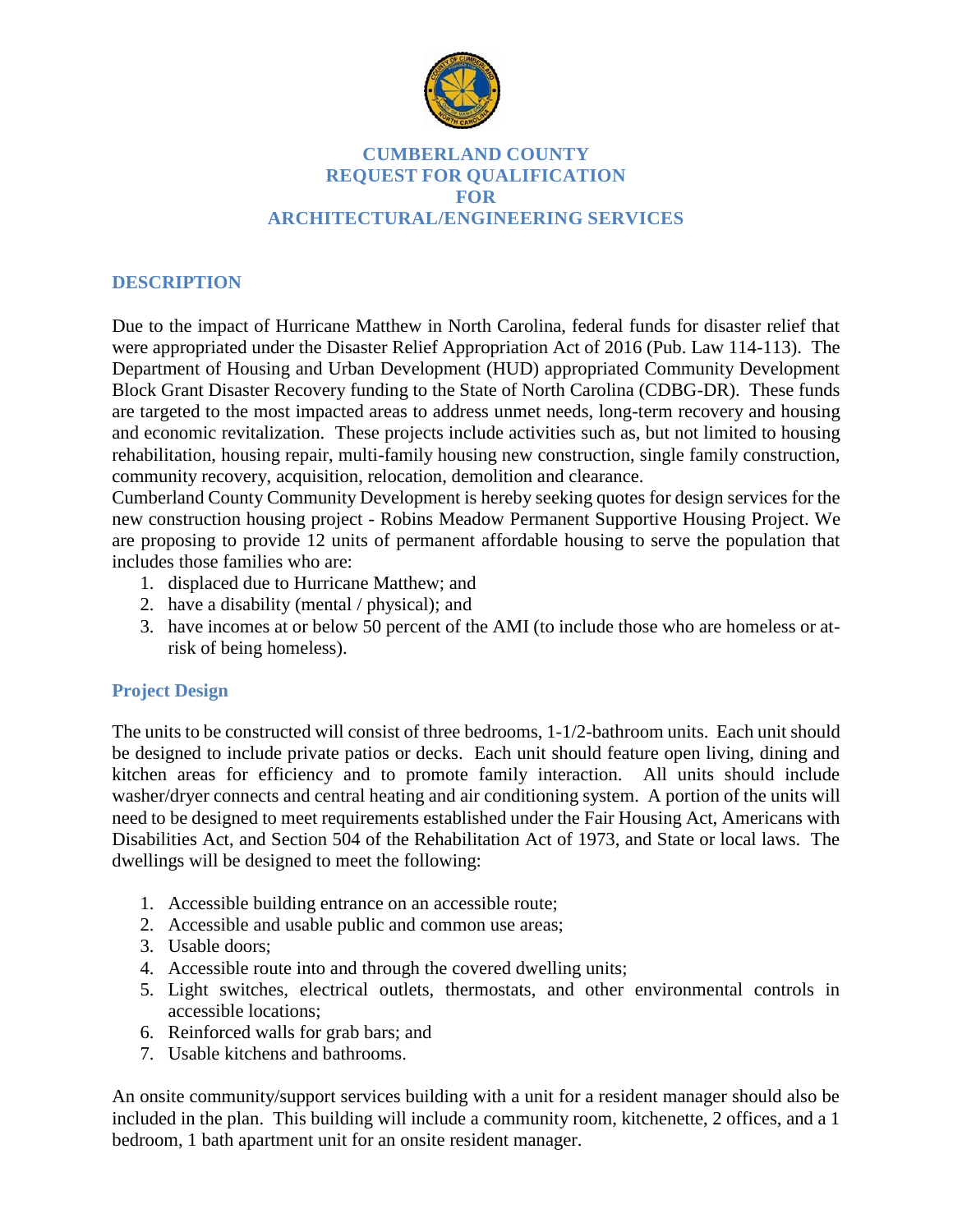# **Project Location – 515 Candleberry Court, Fayetteville, NC 28301**

# **Scope of Work**

Preliminary plans as follows:

- 1. Scaled Site Plan showing, at a minimum, proposed building footprint, driveways, and parking areas.
- 2. Elevation of front of building.
- 3. Elevation of side of building
- 4. Floor layouts for each type floor or building, as applicable, using a minimum scale of  $1/16$ " = 1'; identifying the location of units, common use areas and other spaces.

All required plans should be on 24"x36" paper and drawings should be to scale, using the minimum scale or  $1/16$ " = 1'.

# **Project Site Control**

The Project site (parcel number 0437-80-2160 consists of a portion of undeveloped (approximately 1.11 acres) of land where the other portion of developed (approximately 1.55 acres) of land consists of two existing apartment buildings. The land and properties are located within the City of Fayetteville and owned by Cumberland County. The Project site is surrounded by other multifamily housing (Sycamore Park and Oak Run apartments) that is owned by the Fayetteville Metropolitan Housing Authority.

# **Site Conditions**

The Project site is zoned as MR5. The proposed Project site is not located within a Special Flood Hazard Area (SFHA). According the Flood Insurance Rate Map (FIRM) 3700243700J (effective 1/5/2007), the proposed Project is within Zone X (.2 percent annual chance flood hazard).

The proposed Project site will be connected to public water and sewer line that currently serves the two buildings adjacent to the site.

# **Scope of Services**

Cumberland County is interesting in obtaining architectural and engineering services to assist in planning and design for potential new construction facilities and hazard mitigation, on an as needed basis to address long term recovery due to the impact of Hurricane Matthew. These services include such items as estimating, compiling budgets, architectural and civil design. The final design and engineering for each facility may be procured separately.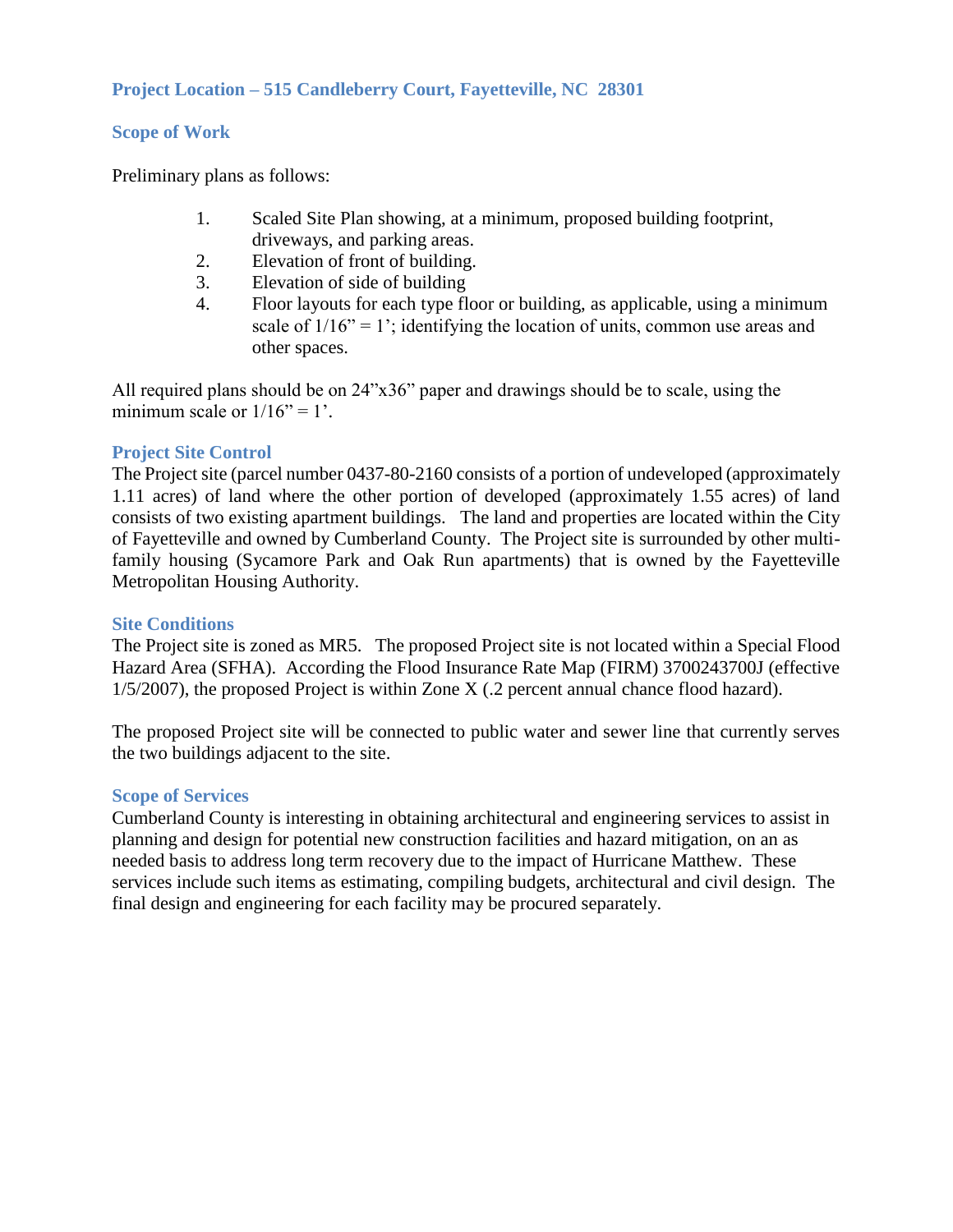### **Deadline for Submission**

Deadline to submit proposals at the time and location described below; must be in writing and may be mailed or delivered to the following:

# Time/Date: **Received by 4:30 p.m. March 15, 2019**

Proposals received after this date and time will not be accepted.

Cumberland County Community Development 707 Executive Place Fayetteville, NC 28305 or PO Box 1829 Fayetteville, NC 28302-1829 Attn: Sylvia H.- McLean, CDBG-DR Grant Administrator

The Bidding Firm (s) shall submit one (1) original with (2) identical copies of the Response in print and with one PDF copy provided on USB drive. An original signature must be included on the "THE COUNTY OF CUMBERLAND REQUEST FOR QUALIFICATION SUBMISSION FORM" document submitted with original document.

Late received Responses will be returned to the Respondent unopened. Properly submitted Responses by the Respondents will not be returned. Hard copies of RFQ materials must be enclosed in a sealed envelope addressed as noted above; the package must be clearly identifying the submittal deadline and that the response is for the COUNTY OF CUMBERAND ARCHIETECTURAL/ENGINEERING SERVICES FOR DISASTER RECOVERY PROGRAMS.

# **GENERAL INFORMATION AND REQUIREMENTS**

# **Effective Period of Qualification**

All proposals are required to remain in effect for at least 90 days from the date submitted to the County for review.

#### **Public Information**

All information, documentation, and other materials submitted in response to this solicitation are considered non-confidential and/or non-proprietary and are subject to public disclosure.

#### **MWE/WBE & Utilization of Small Businesses**

Please state and certify whether your firm or any potential sub-contractors participate in the Minority and Women Owned Business Enterprise (MBE/WBE).

It is the policy of the United States that small business concerns, veteran-owned small business concerns, service-disabled veteran-owned small business concerns, HUB Zone small business concerns, small disadvantaged business concerns, and women-owned small business concerns shall have the maximum practicable opportunity to participate in performing contracts let by any Federal agency, including contracts and subcontracts for subsystems, assemblies, components, and related services for major systems. It is further the policy of the United States that its prime contractors establish procedures to ensure the timely payment of amounts due pursuant to the terms of their subcontracts with small business concerns, veteran-owned small business concerns, service-disabled veteran-owned small business concerns, HUB Zone small business concerns,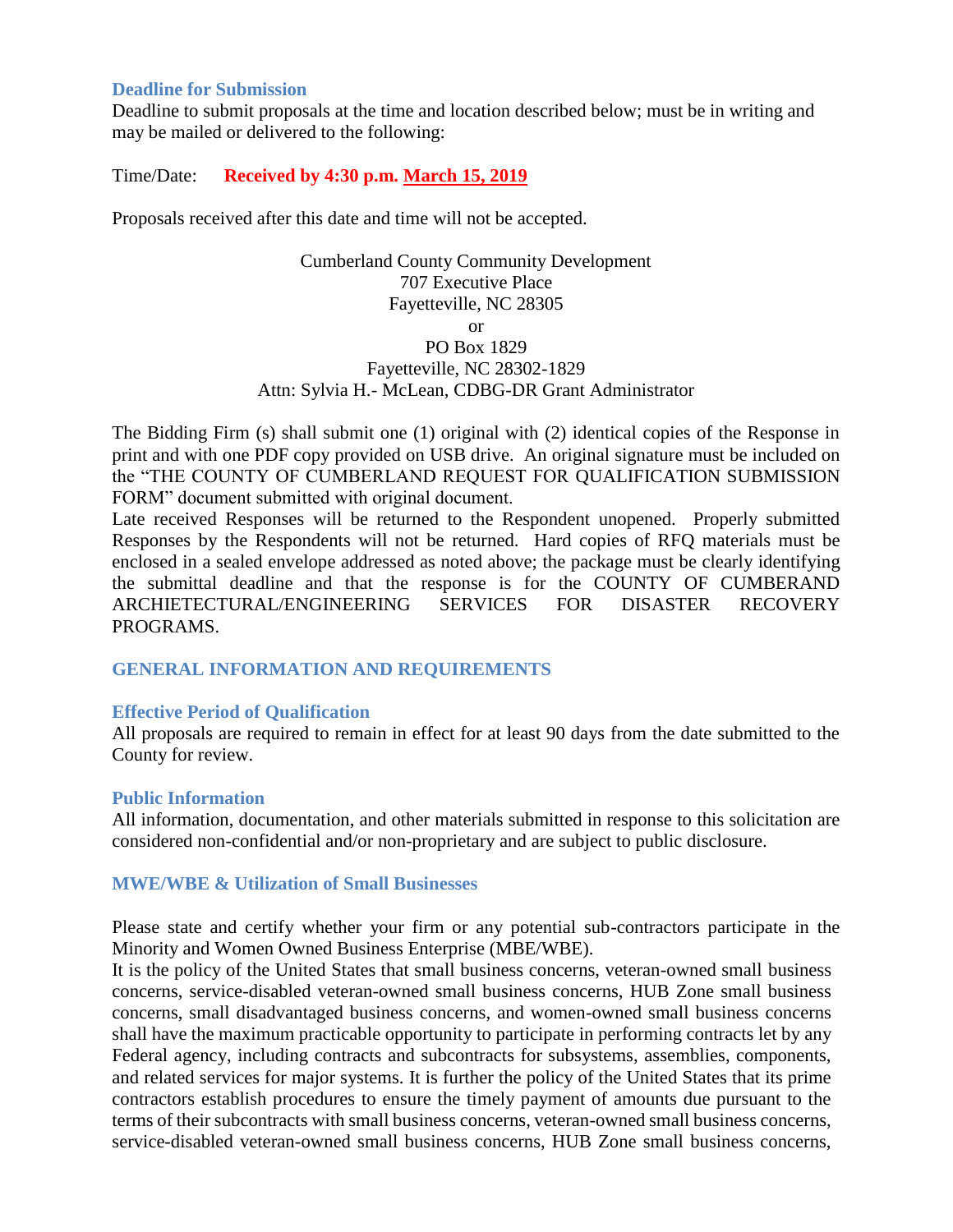small disadvantaged business concerns, and women-owned small business concerns.

The Contractor hereby agrees to carry out this policy in the awarding of subcontracts to the fullest extent consistent with efficient contract performance. The Contractor further agrees to cooperate in any studies or surveys as may be conducted by the United States Small Business Administration or the awarding agency of the United States as may be necessary to determine the extent of the Contractor's compliance with this clause.

Contractors acting in good faith may rely on written representations by their subcontractors regarding their status as a small business concern, a veteran-owned small business concern, a service-disabled veteran-owned small business concern, HUB Zone small business concern, a small disadvantaged business concern, or a women-owned small business concern.

# **Type of Contract**

The final contract form shall be negotiated between and be mutually acceptable to the parties. Any contract resulting from this effort will be negotiated at the sole discretion of the County of Cumberland (the County).

# **Clarifications and Interpretations**

Any clarifications or interpretations of this RFQ that materially affect or change its requirement will be provided by the County as an addendum. These items must be received by the County 10 days prior to the proposal due date to allow for proper notification. All such addenda issued by the County shall be issued before the proposals are due as part of the RFQ, and all Respondents shall acknowledge receipt of and incorporate each addendum in its Reponses. Any additional information or addenda will be posted on the County's website <http://co.cumberland.nc.us/>department/community-development

# **No Lobbying**

Proposer acknowledges and accepts that from the Date of Issuance of the RFQ until a final decision has been made by the County, it will not take any action, make any effort or support or engage others on its behalf to take actions or efforts with attempt to influence the decision-making process for this RFQ in the favor of the Proposer. This includes direct contact with the County Commissioners, County Manager, County Staff of Cumberland County, and others who may be engaged in the process or grant program. Additionally, the Proposer acknowledges and accepts that it will not attempt to use public communication such as the news media, social media, etc. as a means of attempting to influence the RFQ evaluation or decision-making process. Any Proposer violating any of the aforementioned conditions is subject to immediate disqualification for consideration.

# **Evaluation Procedure and Factors to Be Considered in The Evaluation Process**

# **Qualifications of Proposers**

The Proposer may be required before the award of any contract to show to the complete satisfaction of the County that it has the necessary understanding, staffing, and financial resources to provide the services specified herein in a satisfactory manner. The procurement of services is in accordance to NCGS143-64.31(a).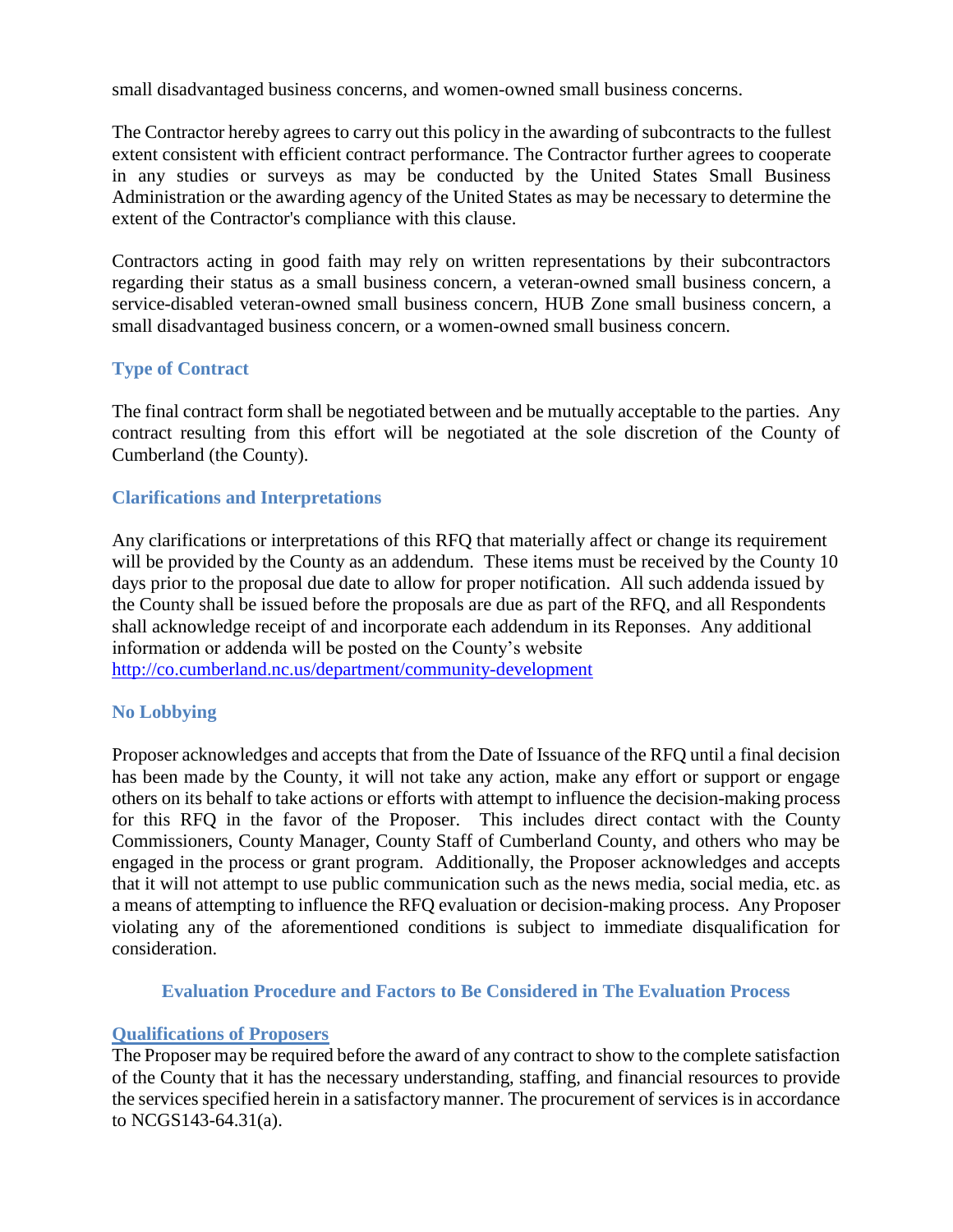The Proposer may also be required to give a past history and references in order to satisfy the County in regard to the Proposer's qualifications. The County may make reasonable investigations deemed necessary and proper to determine the ability of the Proposer to perform the work, and the Proposer shall furnish to the County all information for this purpose that may be requested. The County reserves the right to reject any offer if the evidence submitted by, or investigated of, the Proposer fails to satisfy the County that the Proposer is properly qualified to carry out the obligations of the contract and to complete the work described therein. Evaluation of the Proposer's qualifications shall include:

- A. The knowledge, ability, capacity, skill, financial and other necessary resources to perform the work or provide the service required;
- B. The ability of the Proposers to perform the work or provide the service promptly or within the time specified without delay or interference;
- C. The character, integrity, reputation, judgment, experience and efficiency of the Proposer;
- D. The quality of performance of previous contracts or services; AND
- E. Overall costs of provided services

A selection committee made up of qualified County employees shall review and evaluate all responses. The selection committee will have only the responses to the solicitation to review for selection of finalists. It is therefore important that Proposers emphasize specific information pertinent to the work. The selection committee will make the recommendation to the County Manager. Final authority of the selection ultimately lies with the County of Cumberland County Manager and approval of the Board of Commissioners.

Factors to be considered are as follows:

A. Company Profile: (15 points) Scoring will emphasize management, organization, availability of key staff, skill, financial and other necessary resources to perform the work or provide the services required in timely manner.

Proposers must provide a listing of the personnel who would be assigned to the project, including an explanation of the project team's organizational structure and each person's area of responsibility. Resumes for each professional assigned to this project are also required. Please include an organizational chart of the local team and any associated decision-makers part of any review or approval process within your firm.

- B. Commencement: (30 points) Scoring will emphasize ability to commence service promptly or within the time specified, without delay or interference.
- C. Experience: (30 points) Scoring will emphasize experience and success and with specific items listed in proposal, character, integrity, reputation, judgment and efficiency of the Proposer.

Proposers must provide three (3) examples of experience including the name, address, and telephone number of a client contact for each project. Examples proving the ability to coordinate multiple projects within the team should be included and will be considered in the scoring. Scoring will also emphasize disaster recovery experience which can include the firm's results of past governmental review and monitoring and/or direct team experience.

- D. References: (15 points) Scoring will emphasize quality of references. Also, the quality of performance of previous contracts or services.
- E. Price-Cost Effectiveness: (10 points) Proposer shall provide hourly rate information by title/function assigned to the project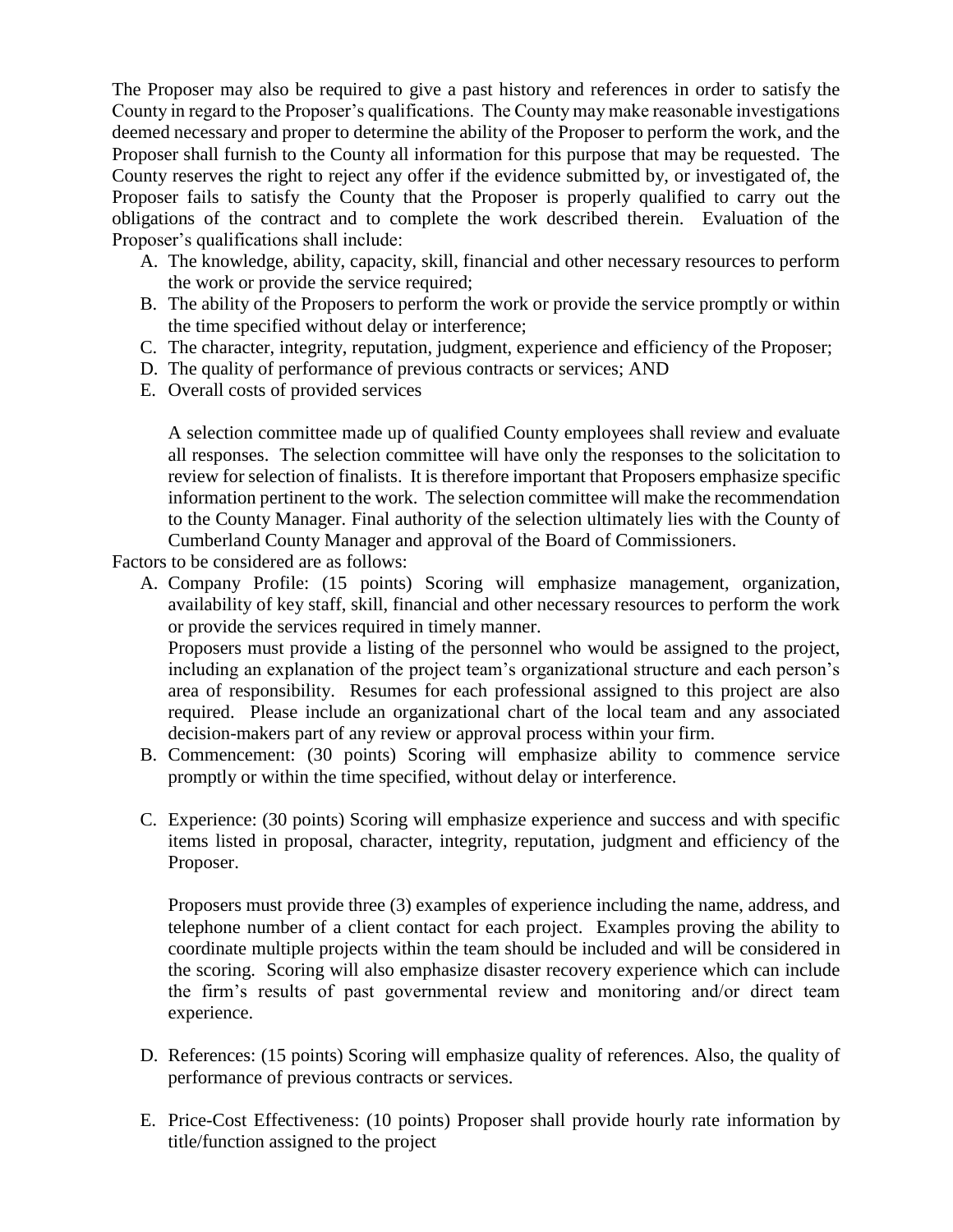After the selection process, the Selection Committee shall negotiate on behalf of the County of Cumberland, a contract with the best qualified firm for architectural and engineering services. The County reserves the right to delete elements or expand the scope of the contract based on the negotiated fees at the time of contract letting.

# **Evaluation of Qualifications**

The evaluation of the Responses shall be based on the requirements described in this RFQ. All properly submitted Responses will be reviewed, evaluated, and ranked by the County and City, with input from the Committee as noted above. The County reserves the right to include an interview with the Proposer if the County deems it necessary to aid in the ranking process. If the County requests an interview from a select number of the proposals, it is required of those Proposers to meet with the selection team at a time to be specified. The County will contact those Proposers with the top ranked proposals that best meet the County's needs. The number of selected proposals will be determined by the selection committee. Each of these will be required to meet with the selection team at a time to be specified. The proposals will be reviewed in depth with the selection team at that time. The County will contact the Proposer that best meets the County's needs and attempt to negotiate an agreement that is acceptable to both parties.

# **County's Reservation of Rights**

The County may evaluate the Responses based on the anticipation completion of all or any portion of the Project. The County reserves the right to reject any and all Responses and re-solicit for new Responses or to reject any and all proposals and temporarily or permanently abandon the Project. The County makes no representations, written or oral, that it will enter into any form or agreement with any respondent to this RFQ for any project and no such representation is intended or should be construed by the issuance of this RFQ.

# **Acceptance of Evaluation Methodology**

By submitting its Responses to this RFQ, Respondent accepts the evaluation process and acknowledges and accepts that the determination of the most qualified firm(s) will require subjective judgments by the County.

# **No Reimbursement for Costs**

The Proposer acknowledges and accepts that any costs incurred from the Proposer's participation in this RFQ shall be at the sole risk and responsibility of the Proposer. **Eligible Respondents**

Only individual firms or lawfully formed business organizations may apply (this does not preclude a Proposer from using consultants). The County will contract only with the individual firm or formal organization that submits its Responses. **Reference Checks**

Proposer acknowledges and accepts that through the RFQ evaluation process reference checks and background investigation may be conducted as part of the due-diligence process.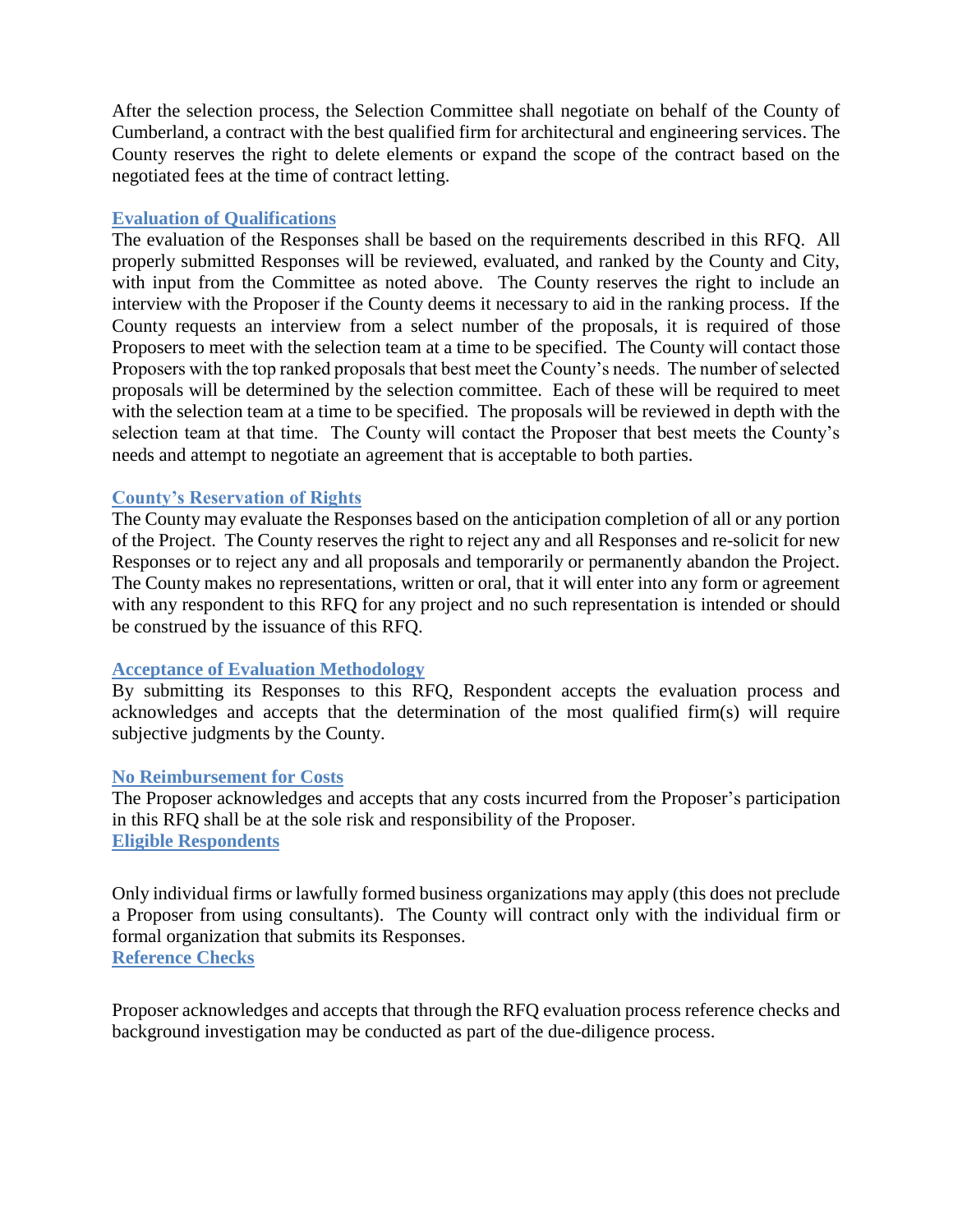# **Disposition of Proposals**

All submitted proposals become the property of the County.

### **Nonconforming Terms and Conditions**

A proposal that includes terms and conditions that do not conform to the terms and conditions in the RFQ is subject to rejection as non-responsive. The County reserves the right to permit the Proposer to withdraw nonconforming terms and conditions from its proposal prior to a determination by the County of non-responsiveness based on the submission of nonconforming terms and conditions.

### **Debarment and Suspension**

By submitting a proposal, the Proposer certifies that it is not currently debarred nor suspended from submitting proposal for contracts issued by any political subdivision or agency of the State of North Carolina or the Federal government and that it is not a person or entity that is currently debarred or suspended from submitting proposals from contracts issued by any political subdivision or agency of the State of North Carolina or the Federal government. Proposer must be registered at Sam.gov to be eligible.

# **Licensing and Insurance Requirements**

Proposers will be required to provide evidence of any relevant licenses, certifications and other credentials that relate to the services that the Proposer proposes to provide.

The Proposer shall maintain in force for the duration of the contract the required license and insurance requirement.

Professional Liability containing errors and omissions coverage in amounts not less than \$1,000,000 (One Million Dollars).

Workers' Compensation and Employees Liability, in accordance with North Carolina state compensation laws. Employer's Liability shall not be less that \$500,000 each accident for bodily injury by accident, \$500,000 each employee for bodily injury by disease, and \$500,000 policy limit.

Commercial General Liability with a combined single limit for bodily injury and property damage of not less than \$1,000,000 (One Million Dollars) per occurrence to protect the County against claims for bodily injury or death and damage, loss, or theft of equipment and property of others. This shall cover the use of all equipment and vehicles not covered by Automobile Liability. This shall include premises and/or operations; independent Proposers; products and completed operations and contractual liability.

Business Auto Liability and if necessary, Commercial Umbrella Liability Insurance with a limit of not less that \$1,000,000 each accident. Such insurance shall cover liability arising out of any auto, including owned, hired, and non-owned autos.

The County is to be listed as Additional Insured and Certificate Holder on liability policies. The County requires a valid, up to date copy of your policy to be maintained on file during the duration of any service or particular project, if applicable.

# **OTHER SUPPLEMENTAL CONDITIONS REQUIREMENT**

In accordance with the applicable statutes and regulations governing the CDBG, CDBG-DR, HMGP, federal funds or State funds, I hereby certify that: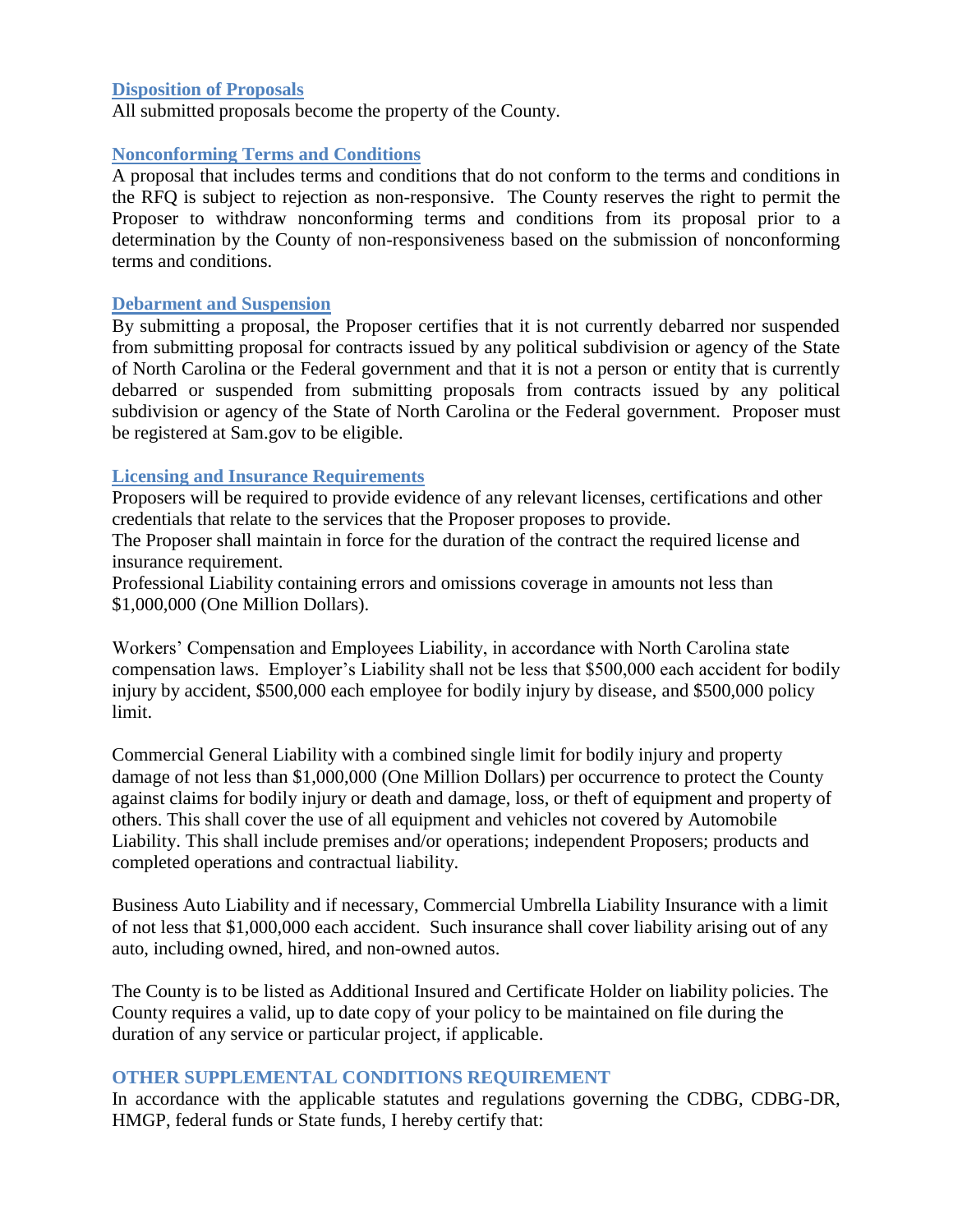**Utilization of Minority/Women & Disadvantaged Contractors** – Projects receiving federal funds must notify and include minority and women contractors in their bidding process. Executive Order 11625 (Utilization of Minority Business Enterprise) and Executive Order 12138 (Utilization of Female Business Enterprise).

**Davis-Bacon Prevailing Wage Rate Labor Standards** – Any construction project receiving \$2,000 or more in federal funds, as applicable, will be required to comply with prevailing wage requirement.

**Section 3** – Projects receiving federal funding that involve building or public facilities improvements must to the greatest extent feasible, utilize area lower income residents for employment and training opportunities (24 CFR Part 135).

**Environmental Regulations** – All funded projects must undergo environmental review to ensure compliance with the National Environmental Protection Act regulations. In accordance with 24 CFR Part 58.22, the applicant agrees to refrain from undertaking any physical activities or choicelimiting actions until the County has issued the agency a written environmental notice to proceed. Choice-limited activities include, but not limited to, acquisition of real property, leasing, repair, rehabilitation, demolition, conversion, or new construction. This limitation applies to all parties in the development process, including public or private nonprofit or for-profit entities, or any of their contractors.

**Title VI of the Civil Rights Act of 1964** – No person shall be excluded from participation in, be denied the benefits of or subjected to discrimination under any program or activity receiving federal financial assistance on the grounds of race, color, or national origin. (Public Law 99-352).

**Title VIII of Civil Rights Act of 1969** – The Fair Housing Act prohibits discrimination in the sale or rental of housing, the financing of housing, or the provision of brokerage services, including otherwise making unavailable or denying a dwelling to a person, because of race, color, religion, sex, national origin, or familial status. (Public Law 90-294).

**American Disabilities Act** – Projects receiving federal funding involving physical activities must include accessibility and comply with the Americans with Disabilities Act guidelines. Any federal funded service must be provided in an accessible location.

**Drug-Free Workplace** – The agency shall make a good faith effort to maintain a drug-free workplace. (24 CFR Part 21).

**Anti-Lobbying** – No federal funds shall be used for the purpose of influencing or attempting to influence an officer or employee of any agency, a member of congress, an officer or employee of congress, or an employee of a member of congress. (UCS Title 31 Section 1352).

**Lead-Based Paint** – Any activities involving the presence of lead-based shall comply with the requirements of 24 CFR Part 35.

Supplemental Conditions shall be included in all contracts utilizing federal funds.

Community Development Block Grant Program funds shall be used exclusively for eligible activities permitted by 24 CFR Part 570.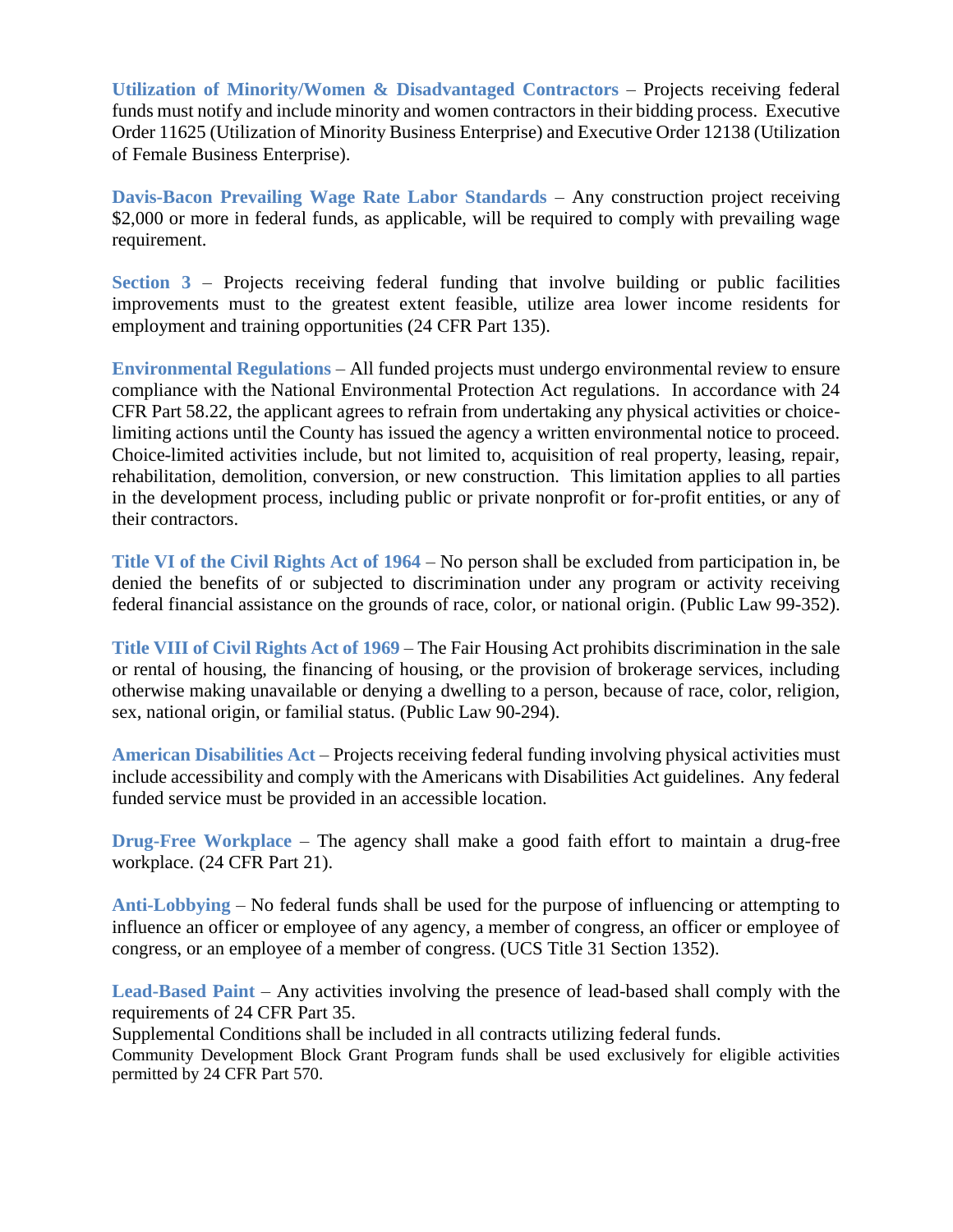# **COUNTY OF CUMBERLAND REQUEST FOR QUALIFICATION SUBMISSION FORM ARCHITECTURAL/ENGINEERING SERVICES**

**COMPANY\_\_\_\_\_\_\_\_\_\_\_\_\_\_\_\_\_\_\_\_\_\_\_\_\_\_\_\_\_\_\_\_\_\_\_\_\_\_\_\_\_\_\_\_\_\_\_\_\_\_\_\_\_\_\_\_**

**ADDRESS\_\_\_\_\_\_\_\_\_\_\_\_\_\_\_\_\_\_\_\_\_\_\_\_\_\_\_\_\_\_\_\_\_\_\_\_\_\_\_\_\_\_\_\_\_\_\_\_\_\_\_\_\_\_\_\_\_\_**

**CONTACT PERSON\_\_\_\_\_\_\_\_\_\_\_\_\_\_\_\_\_\_\_\_\_\_\_\_\_\_\_\_\_\_\_\_\_\_\_\_\_\_\_\_\_\_\_\_\_\_\_\_\_**

**TELEPHONE NUMBER\_\_\_\_\_\_\_\_\_\_\_\_\_\_\_\_\_\_\_\_\_\_\_\_\_\_\_\_\_\_\_\_\_\_\_\_\_\_\_\_\_\_\_\_\_\_\_**

 $$ 

NOTE TO PROPOSER: SUBMIT ENTIRE SECTION WITH RESPONSE. THIS EXECUTION OF OFFER SUBMITTED MUST BE COMPLETED, SIGNED, AND RETURNED WITH THE RESPONDENT'S QUALIFICATIONS. FAILURE TO COMPLETE, SIGN AND RETURN THS EXECUTION OF OFFER WITH THE QUALIFICATION MAY RESULT IN REJECTION OF THE QUALIFICATIONS.

SIGNING A FALSE STATEMENT MAY VOID THE SUBMITTED QUALIFICATIONS OR ANY AGREEMENTS OR OTHER CONTRACTUAL ARRANGEMENT, WHICH MAY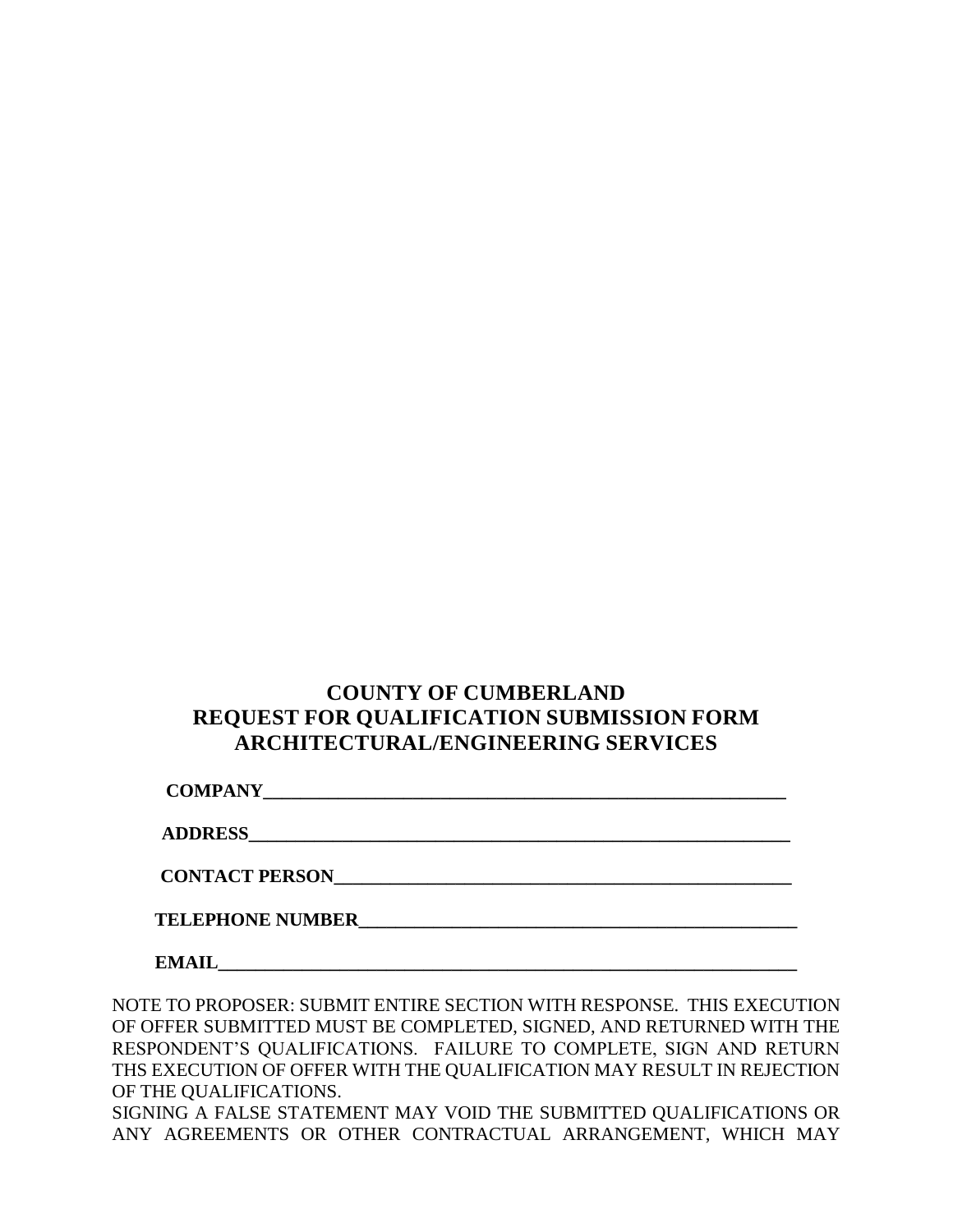# RESULT FROM THE SUBMISSION OF PROPOSER'S QUALIFICATIONS, AND THE PROPOSER MAY BE REMOVED FROM ALL PROPOSES LISTS. A FALSE CERTIFICATION SHALL BE DEEMED A MATERIAL BREACH OF CONTRACT AND AT THE COUNTY'S OPTION, MAY RESULT IN TERMINATION OF ANY RESULTING CONTRACT.

By signature hereon, Proposer acknowledges and agrees that (1) this RFQ is a solicitation for Interest and is not a contract or an offer to contract; (2) the submission of Responses by Proposer in response to this RFQ will not create a contract between the County and Proposer; (3) Neither the County or the Committee, or any of their representatives, have made a representation or warranty, written or oral, that one or more contracts with the County will be awarded under this RFQ; and (4) Proposer shall bear, a its sole risk and responsibility, any cost which arises from Proposer's preparation of a response to this RFQ.

By signature hereon, Proposer offers and agrees to furnish to the County all the products and/or services more particularly described in its Responses, and to comply with all terms, conditions and requirements set forth in the RFQ document and contained herein.

By signature hereon, Proposer affirms that they have not given, nor intends to give at any time hereafter, any economic opportunity, future employment, gift, loan, gratuity, special discount, trip, favor or service to a public servant, elected officials, leadership or staff of the County, or partner organizations in connection with the submitted Responses.

By signature hereon, the Proposer hereby certifies that neither the Proposer nor the firm, corporation, partnership or Developer represented by the Proposer, or anyone acting for such firm corporation, or institution has violated the antitrust laws of this state or the Federal antitrust laws, nor communicated directly or indirectly the Responses mad to any competitor or any other person engaged in such line of business.

By signature hereon, Proposer represents and warrants that:

Proposer is a reputable company regularly engaged in providing products and/or services necessary to meet the terms, conditions and requirements of the RFQ;

Proposer has the necessary experience, knowledge, abilities, skills, and resources to satisfactorily perform the terms, conditions and requirements of the RFQ;

By signature hereon, Proposer certifies that the individual signing this document and the documents made part of the RFQ is authorized to sign such documents on behalf of the company and to bind the company under any agreements or other contractual arrangements, which may result from the submission of the Response.

By signature hereon, Proposer affirms that no compensation has been received for participation in the preparation of the specifications for this RFQ.

By signature hereon, Proposer affirms that it has not violated any of the noted No-Lobbying provisions or specifications contained in this RFQ.

By signature hereon, Proposer agrees to defend, indemnify, and hold harmless the County and the Committee, all of their officers, agents and employees from and against all claims, actions, sits, demands, proceedings, costs, damages, and liabilities, arising out of, connecting with, or resulting from any acts or omissions or Proposer or any agent, employee, subcontractor or supplier or Proposer in the execution or performance of any agreements or other contractual arrangements which may result from the submission of these Responses.

By signature hereon, Proposer acting in good faith may rely on written representations by their subcontractors regarding their status as a small business concern, a veteran-owned small business concern, a service-disabled veteran-owned small business concern, a small disadvantaged business concern, or a women-owned small business concern.

The Proposer shall confirm that a subcontractor representing itself as a HUB Zone small business concern is certified by SBA as a HUB Zone small business concern by accessing the System for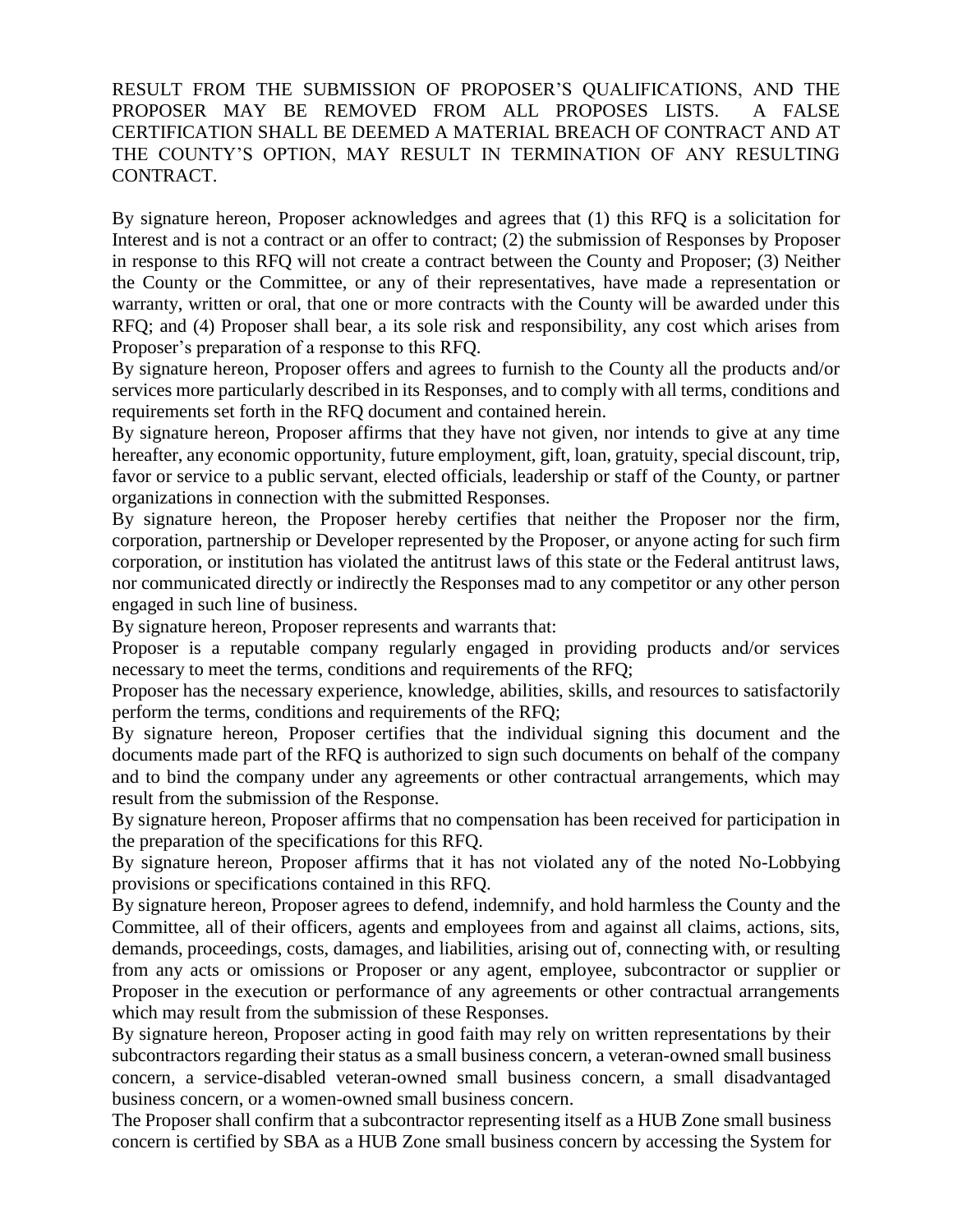Award Management database or by contacting the SBA. Options for contacting the SBA include

HUB Zone small business database search application Web page at [http://dsbs.sba.gov/dsbs/search/dsp\\_searchhubzone.cfm;](http://dsbs.sba.gov/dsbs/search/dsp_searchhubzone.cfm) or [http://www.sba.gov/hubzone;](http://www.sba.gov/hubzone) In writing to the Director/HUB, U.S. Small Business Administration, 409 3rd Street, SW., Washington DC 20416; or The SBA HUB Zone Help Desk at [hubzone@sba.gov](mailto:hubzone@sba.gov)

| By: $\overline{\phantom{a}}$ |  |
|------------------------------|--|
|                              |  |
|                              |  |
|                              |  |
|                              |  |

# **FEDERALLY REQUIRED PROVISIONS SUPPLEMENTAL GENERAL CONDITIONS**

**CONFLICT OF INTEREST**: Interest of Members, Officers, or Employees of the Recipient, Members of Local Government Body, or Other Public Officials. No member, officer, or employee of the recipient, or its agents, no member of the government body of the locality in which the program is situated, and no other public official of such locality or localities who exercises any functions or responsibilities with respect to the program during his tenure or for one year thereafter, shall have any financial interest, are direct or indirect, in any contract or subcontract, or the proceeds thereof, for work to be performed in connection with the program assisted under this agreement. Immediate family members of said members, officers, employees, and officials are similarly barred from having any financial interest in the program. The recipient shall incorporate, or cause to be incorporated, in all such contracts or subcontracts, a provision prohibiting such interest pursuant to the purpose of this section.

Conflict of Interest Provisions, including but not limited to those found at NC Gen. Stat. 14-234, 04 NCAC 19L. 0414, 2 CFR 200.112, and 24 CFR 270.611. Certain limited exceptions to the conflict of interest rules listed in 24 CFR 570.489 may be granted in writing by Department of Housing and Urban Development (HUD) and/or Commerce and NCEM upon written request and the provision of information specified in 24 CFR 570.489(h)(ii)(4).

#### **LEGAL REMEDIES PROVISION**:

–

Contracts other than small purchases shall contain provisions or conditions which allow for administrative, contractual, or legal remedies in instances where borrowers violate or breach contract terms and provide for such sanctions and penalties as may be appropriate.

Examples of legal remedies could be liquidated damages, consequential damages, arbitration and others not **listed** 

#### **TERMINATION PROVISION:**

All contracts in excess of \$10,000 shall contain suitable provisions for termination by the grantee including the manner by which it will be effected and the basis for settlement, In addition, such contracts shall describe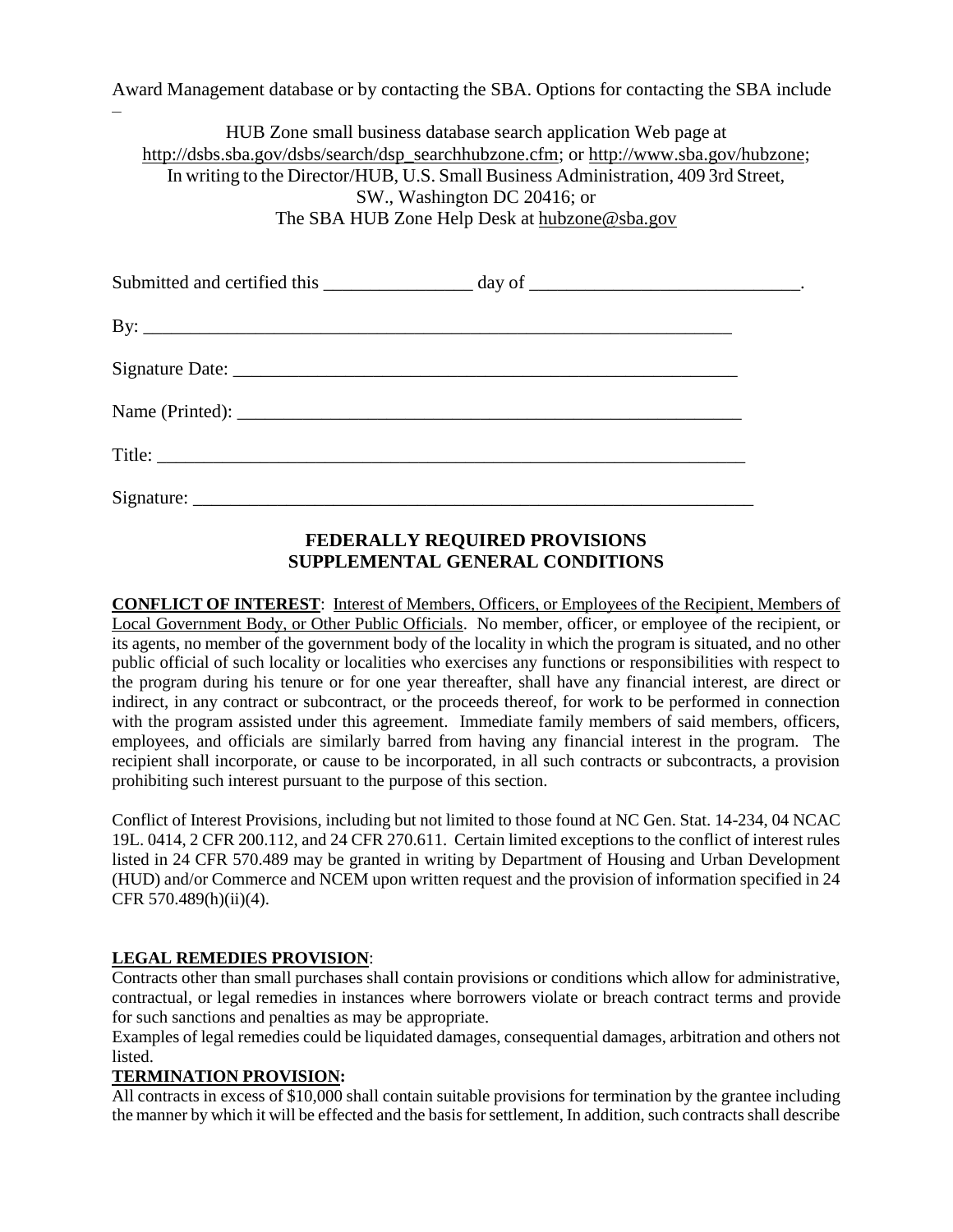conditions under which the contract may be terminated for default as well as conditions where the contract may be terminated because of circumstances beyond the control of the borrower/sub recipient/contractor.

# **NONDISCRIMINATION CLAUSE – SECTION 109, HOUSING AND COMMUNITY**

# **DEVELOPMENT ACT OF 1974:**

No person in the United States shall on the grounds of race, color, national origin or sex be excluded from participation in, be denied the benefits of, or be subjected to discrimination under any program or activity funded in whole or in part with funds available under this title.

### **AGE DISCRIMINATION ACT OF 1975, AS AMENDED NONDISCRIMINATION ON THE BASIS OF AGE:**

No qualified person shall on the basis of age be excluded from participation in, be denied the benefits of, or otherwise be subjected to discrimination under any program or activity which receives or benefits from Federal Financial assistance.

# **SECTION 504 OF THE REHABILITAITON ACT OF 1973, AS AMENDED**

**NONDISCRIMINATION ON THE BASIS OF HANDICAP**: No qualified handicapped person shall on the basis of handicap be excluded from participation in; be denied the benefits of, or otherwise be subjected to discrimination under any program or activity which receives or benefits from Federal financial assistance.

**EXECUTIVE ORDER 11246 CLAUSE:** During the performance of this contract, the sub recipient agrees as follows:

- 1) The sub recipient will not discriminate against any employee or applicant for employment because of race, color, religion, sex, or national origin. The borrower will take affirmative action to ensure that applicants are employed, and that employees are treated during employment, without regard to their race, color, religion, sex or national origin. Such action shall include, but not be limited to the following: employment, upgrading, demotion, or transfer; recruitment or recruitment advertising; layoff or termination; rates of pay or other forms of compensation; and selection for training, including apprenticeship. The borrower agrees to post in conspicuous places, available to employees and applicants for employment, notices to be provided by the contracting officer setting forth the provisions of this nondiscrimination clause.
- 2) The sub recipient will, in all solicitations or advertisements for employees placed by or on behalf of the borrower, state that all qualified applicants will receive consideration for employment without regard to race, color, religion, sex or national origin.
- 3) The sub recipient will send to each labor union or representative of workers with which he has a collective bargaining agreement or other contract or understanding, a notice, to be provided by the agency contracting officer, advising the labor union or workers' representative of the borrower's commitments under Section 202 of The provisions of Executive Order 11246 of Sept. 24, 1965, and shall post copies of the notice in conspicuous places available to employees and applicants for employment.
- 4) The sub recipient will comply with all provision of Executive Order No. 11246 of September 24, 1965 and of the rules, regulations, and relevant orders of the Secretary of Labor.
- 5) The sub recipient will furnish all information and reports required by Executive Order No. 11246 of September 24, 1965, and by the rules, regulations, and order of the Secretary of Labor, or pursuant thereto, and will permit access to his books, records, and accounts by the contracting agency and the Secretary of Labor for purposes of investigation to ascertain compliance with such rules, regulations and orders.
- 6) In the event of the sub recipient's noncompliance with the nondiscrimination clauses of this contract or with any such rules, regulations, or orders, this contract may be cancelled, terminated, or suspended in whole or in part and the contract may be declared ineligible for further Government contracts in accordance with the procedures authorized in Executive Order 11246 of September 24, 1965, or by rule, regulation, or order of the Secretary of Labor, or as otherwise provided by law.
- 7) The sub recipient will include the provisions of paragraphs (1) through (7) in every subcontract or purchase order unless exempted by rules, regulations or orders of the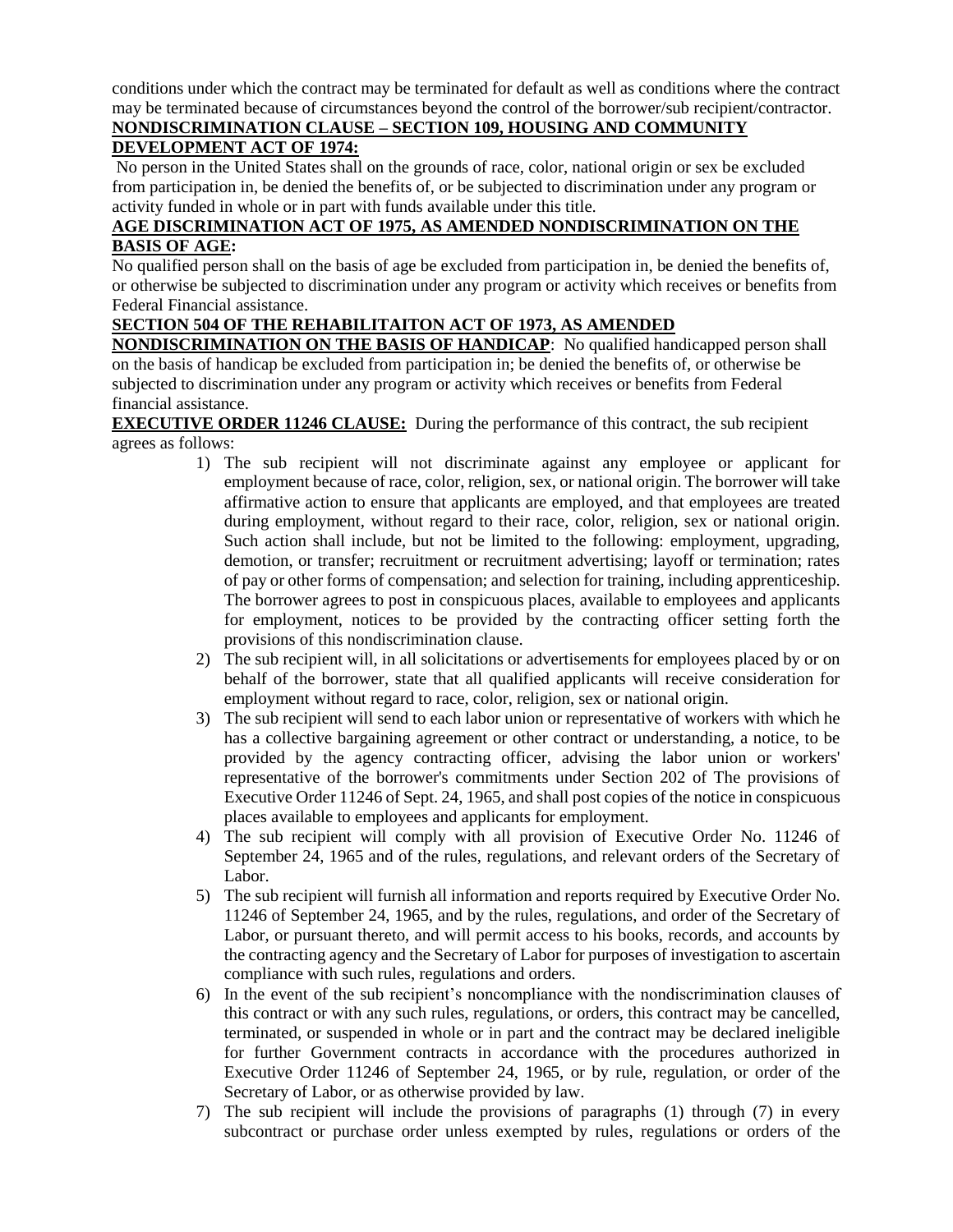Secretary of Labor issued pursuant Section 204 of Executive Order 11246 of September 24, 1965, so that such provisions will be binding upon each subcontractor or vendor. The borrower will take such action with respect to any subcontract or purchase order as the contracting agency may direct as a means of enforcing such provisions including sanctions for noncompliance. Provided, however, that in the even the contract becomes involved in, or threatened with, litigation with a subcontractor or vendor as a result of such direction by the contracting agency, the borrower may request the United States to enter into such litigation to protect the interests of the United States.

#### **SECTION 3 CLAUSE: "Section 3" Compliance in the Provision of Training, Employment and Business Opportunities:**

- a. The work to be performed under this contract is on a project assisted under a program providing direct federal financial assistance from the Department of Housing and Urban Development and is subject to the requirements of Section 3 of the Housing and Urban Development Act of 1968, as amended, 12 U.S.C. 1701u. Section 3 requires that that to the greatest extent feasible opportunities for training and employment be given to lower residents of the project area and contracts for work in connection with the project be awarded to business concerns which are located in, or owned in substantial part by persons residing in the area of the project.
- b. The parties to this contract will comply with the provisions of said Section 3 and the regulations issued pursuant thereto by the Secretary of Housing and Urban Development set forth in 24 CFR 135, and all applicable rules and orders of the Department issued thereunder prior to the execution of this contract. The parties to this contract certify and agree that they are under no contractual or other disability which would prevent them from complying with the requirements.
- c. The sub recipient will send to each labor organization or representative of workers with which he has a collective bargaining agreement or other contract or understanding, if any, a notice advising the said labor organization or workers representative of his commitments under this Section 3 clause and shall post copies of the notice in conspicuous places available to employees and applicants for employment and training.
- d. The contract will include this Section 3 clause in every subcontract for work in connection with the project and will, at the direction of the applicant for or recipient of federal financial assistance, take appropriate action pursuant to the subcontract upon a finding that the subcontractor is in violation of regulations issued by the Secretary of Housing and Urban Development, 24 CFR Part 135. The borrower will not subcontract with any subcontractor where it has notice or knowledge that the latter has been found in violation of regulations under 24 CFR Part 135 and will not let any subcontract unless the subcontractor has first provided it with a preliminary statement of ability to comply with the requirements of these regulations.
- e. Compliance with the provisions of Section 3, the regulations set forth in 24 CFR Part 135, and all applicable rules and orders of the Department issued hereunder prior to the execution of the contract, shall be a condition of the federal financial assistance provided to the project, binding upon the applicant or recipient for such assistance, its successors and assigns. Failure to fulfill these requirements shall subject the applicant or recipient, its borrowers and subcontractors, its successors or assigns to those sanctions specified by the grant or loan agreement of contract through which federal assistance is provided, and to such sanctions as specified by 24 CFR 135.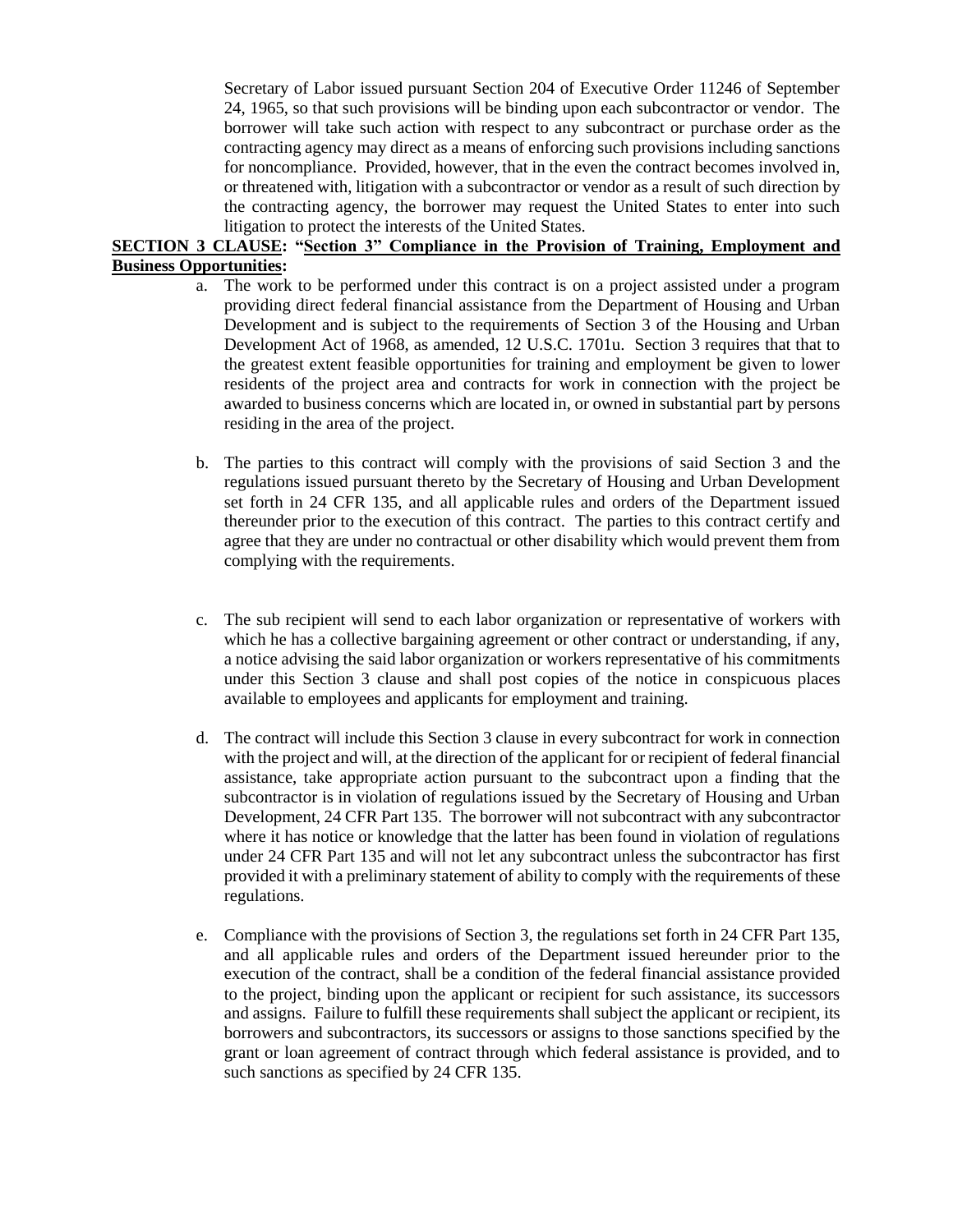# **AFFIRMATIVE ACTION – MBE/WBE PROVISION**:

Sub recipients and their contractors must fully comply with the requirements, terms and conditions of the Federal and State policy to award a fair share of the sub contract to minority and women's businesses. The contractor commits itself to taking affirmative action prior to submission of bids or proposals. The Sub recipient and its contractors will take all necessary affirmative steps to assure that minority firms, women's business enterprises, and labor surplus area firms are used when possible.

### **COPELAND "ANTI-KICKBACK" ACT PROVISION**:

As stated in Attachment O – Circular No.  $A-102$ . 14.d.: All contracts and subgrants for construction or repair shall include a provision for compliance with the Copeland "Anti-Kickback" Act (18 US 874) as supplemented in Department of Labor regulations (29 CFR Part 3). This Act provides that each contractor or borrower shall be prohibited from inducing, by any means any person employed in the construction, completion, or repair of public work, to give up any part of the compensation to which is otherwise entitled. The Grantee shall report all suspected or reported violations to the grantor agency. This material is presented in the Labor Standard Handbook 6500.3, Exhibit 14. These provisions should be contained in each bid document and referenced in each contract.

**Davis-Bacon Act-** (40 U.S.C.A. 276a) Among other provisions, this act requires that prevailing local wage levels be paid to laborers and mechanics employed on certain construction work assisted with CDBG-DR funds.

### **DAVIS-BACON ACT PROVISION**:

The sub recipient agrees to comply with the requirements of the Secretary of Labor in accordance with the Davis-Bacon Act as amended, and as further outlined in form HUD-4010; the provisions of Contract Work Hours and Safety Standards Act, the Copeland "Anti-Kickback" Act (40 U.S.C. 276a-276a-5; 40 U.S.C. 327 and 40 U.S.C. 276c); and all other applicable Federal, State and Local laws and regulations pertaining to labor standards insofar as those acts apply to the performance of this contract. The Borrower shall maintain documentation which demonstrates compliance with hour and wage requirements of this part. Such documentation shall be made available to the County for review upon request.

The sub recipient agrees that, except with respect to the rehabilitation or construction of residential property containing less than eight (8) units, all contractors engaged under contracts in excess of \$2,000 for construction, renovation or repair work financed in whole or in part with assistance provided under this contract, shall comply with Federal requirements adopted by the County pertaining to such contracts and with the applicable requirements of the regulations of the Department of Labor under 29 CFR Parts 1, 3, 5, and 7 governing the payment of wages and ratio of apprentices and trainees to journeyman workers and ensure that all workers associated with the contract are paid the prevailing wage in accordance with the Department of Labor Wage Determination Number **NC (or most recent)**. If wage rates higher than those required under the regulations are imposed by state or local law, nothing hereunder is intended to relieve the borrower of its obligation, if any, to required payment of the higher wage. The borrower shall cause or require to be inserted in full, in all such contracts subject to such regulations, provisions meeting the requirements of this paragraph."

#### **CONTRACT WORK HOURS AND SAFETY STANDARDS ACT PROVISION**: As stated in 24 CFR 85.36:

Where applicable, all contracts awarded by grantees and borrowers in excess of \$2,000 for construction contracts and in excess of \$2,500 for other contracts which involve the employment of mechanics or laborers shall include a provision for compliance with Section 103 and 107 of the Contract Work Hours and Safety Standards Act (40 USC 327-330) as supplanted by Department of Labor regulations (29 CFR Part 5). Under Section 103 of the Act each contractor shall be required to compute the wages of every mechanic and laborer on the basis of a standard work week of 40 hours. Work in excess of the standard workday or workweek is permissible provided that the worker is compensated at a rate of not less than  $1 -$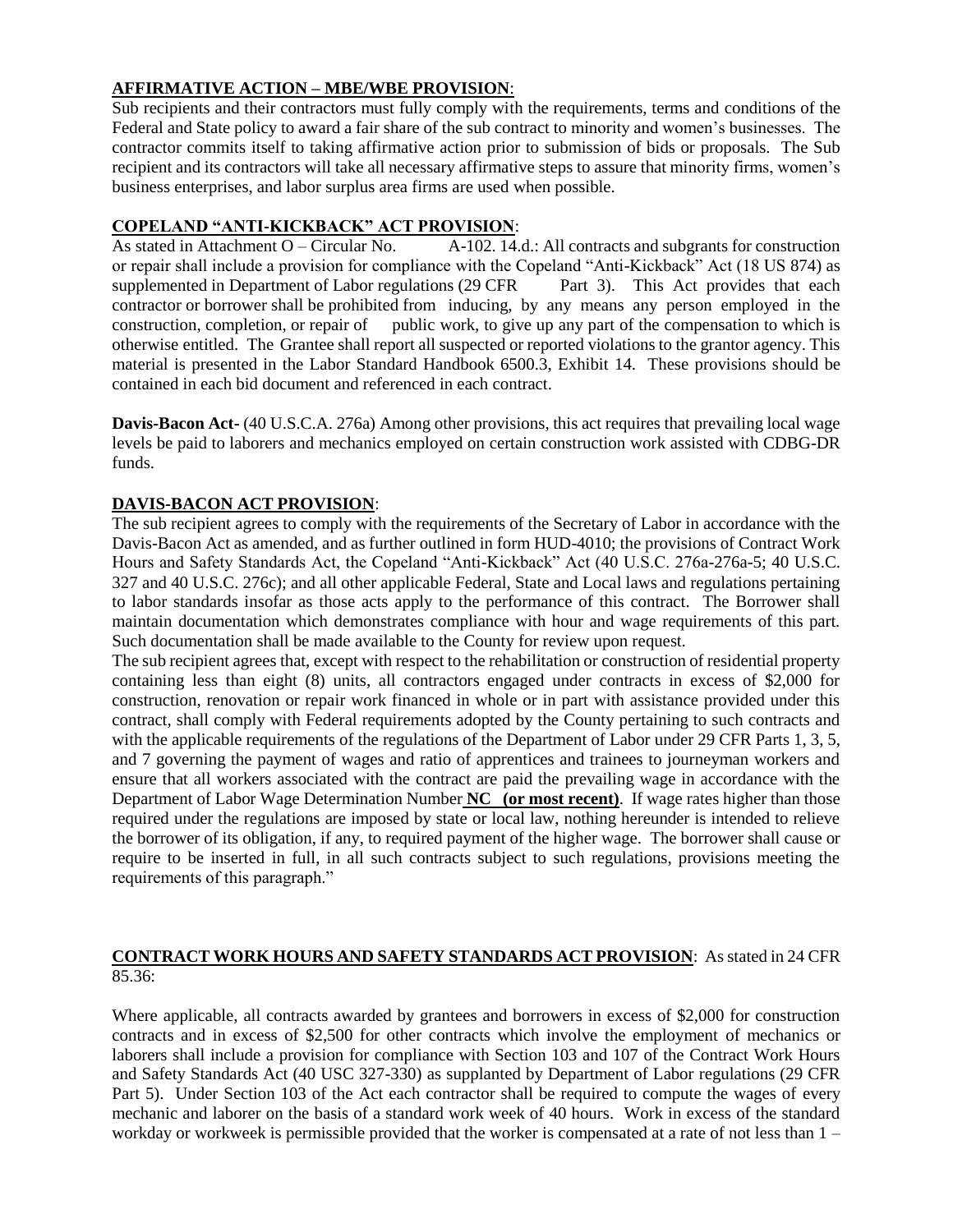1 / 2 times the basic rate of pay for all hours worked in excess of 8 hours in any calendar day or 40 hours in the work week. Section 107 of the Act is applicable to construction work and provides that no laborer or mechanic shall be required to work in surroundings or under working conditions which are unsanitary, hazardous, or dangerous to his health and safety as determined under construction, safety and health standards promulgated by the Secretary of Labor. These requirements do not apply to the purchases of supplies or materials or articles ordinarily available on the open market, or contracts for transportation or transmission of intelligence.

This material is presented in the Labor Standards Handbook 6500.3, Exhibit 14. These provisions should be contained in each bid document and referenced in each contract.

#### **CONTRACT WORK HOURS AND SAFETY STANDARDS ACT**:

The sub recipient, if the contract is in excess of \$2,000, and any of his subcontractors, shall comply with Section 103 and 107 of the Contract Work Hours and Safety Standards Act (40 U.S.C. 327-330) as supplemented by Department of Labor regulations contained in 29 CFR Parts 3, 5, and 5a.

Under Section 103 of the Act, the borrower and any of subcontractors shall be required to compute the wages of every mechanic and laborer on the basis of a standard work day of eight hours and a standard work week of 40 hours. Work in excess of the standard workday or workweek is permissible, provided the worker is compensated at a rate not less than one and one-half times the basic rate of pay for all hours worked in excess of eight hours in any calendar day or forty hours in any work week. Section 5 of the Federal Labor Standards Provision, HUD Form 4010 and 4010.1 attached and incorporated herein, sets forth in detail the Section 103 requirements.

Section 107 of the Act provides that no labor or mechanic shall be required to work in surroundings or under working conditions which are unsanitary, hazardous, or dangerous to his health and safety, as determined under construction, safety and health standards promulgated by the Secretary of Labor. These requirements do not apply to the purchases of supplies or materials or articles ordinarily available on the open market.

**Contract Work Hours and Safety Standards Act-** (40 U.S.C.A 327 through 333) Under this act, among other provisions, laborers and mechanics employed by contractors and subcontractors on construction work assisted with CDBG-DR funds must receive overtime compensation at a rate not less than one and one-half the basic rate of pay for all hours worked in excess of forty in any workweek. Violators shall be liable for the unpaid wages and in addition for liquidated damages computed in respect to each laborer of mechanic employed in violation of the act.

**Labor Standards**, including but not limited to the rules set forth in 04 NCAC 19L.1006, 24 CR 570.603 and the following (as may be applicable to CDBG-DR projects):

**Fair Labor Standards Act-** (29 U.S.C. 201 et seq.) requiring among other things that covered employees be paid at least the minimum prescribed wage, and also that they be paid one and one-half times their basic wage rate for all hours worked in excess of the prescribed workweek.

Federal anti-kickback laws- (18 U.S.C. 874 and 40 U.S.C. 276) which, among other things, outlaws and prescribes criminal penalties for "kickbacks" of wages in federally financed or assisted construction activities. Weekly statements of compliance and weekly payrolls must be provided by all contractors and subcontractors.

#### **ACCESS TO RECORDS AND RECORD RETAINAGE CLAUSE**:

In general, all official project records and document must be maintained during the operation of this project and for a period of four years following close-out in compliance with 24 CFR 570.502(a) (16).

The North Carolina Department of Commerce – Division of Community Assistance, the North Carolina Department of Treasurer, U.S. Department of Housing and Urban Development, the Comptroller General of the United States, or any of their duly authorized representatives, shall have access to any books,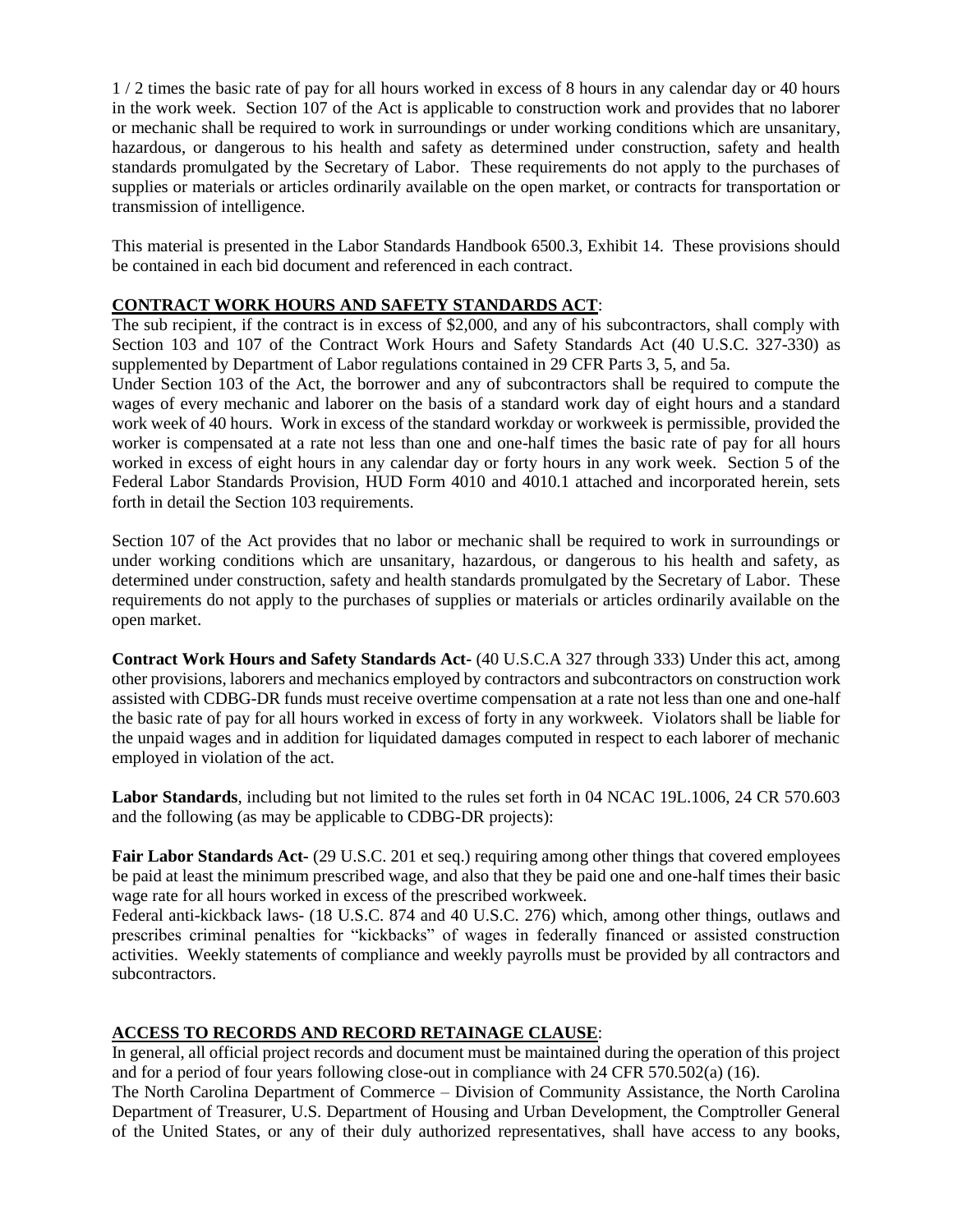documents, papers and records of the Administering Agency which are pertinent to the execution of this Agreement, for the purpose of making audits, examinations, excerpts and transcriptions in compliance with the above Rule.

# **CLEAN WATER, CLEAN AIR, E.O. 11738 AND EPA REGULATIONS PROVISIONS**:

Compliance with Air and Water Acts. This agreement is subject to the requirements of the Clean Air Act, as amended, 42 U.S.C. 1857 et seq., the Federal Water Pollution Control Act, as amended, 33 U.S.C. 1251 et seq. and the regulations of the Environmental Protection Agency with respect thereto, at 40 CFR Part 15, as amended from time to time.

The borrower/sub recipient and any of its subcontractors for work funded under this Agreement which is in excess of \$100,000 agree to the following requirements:

- 1. A stipulation by the borrower or subcontractors that any facility to be utilized in the performance of any nonexempt contract or subcontract is not listed on the List of Violating Facilities issued by the Environmental Protection Agency (EPA) pursuant to 40 CFR 15.20.
- 2. Agreement by the borrower to comply with the requirements of Section 114 of the Clean Air Act, as amended (42 U.S.C. 1857c-8) and Section 308 of the Federal Water Pollution Control Act, as amended, (33 U.S.C. 1318) relating to inspection, monitoring, entry, reports, and information, as well as all other requirements specified in said Section 114 and Section 308, and all regulations and guidelines issued thereunder.
- 3. A stipulation that as a condition for the award of the contact prompt notice will be given of any notification received from the Director, Office of Federal Activities, EPA, including that a facility utilized or to be utilized for the contract is under consideration to be listed on the EPA List of Violating Facilities.
- 4. Agreement by the borrower that he will include or cause to be included the criteria and requirements in paragraph 1 through 4 of this section in every nonexempt subcontract and requiring that the borrower will take such action as the Government may direct as a means of enforcing such provisions.

In no event shall any amount of the assistance provided under this Agreement be utilized with respect to a facility which has given rise to a conviction under Section 113(c)(1) of the Clean Air Act or Section 309(c) of the Federal Water Pollution Control Act.

# **LEAD-BASED PAINT CLAUSE:**

The sub recipient is hereby specifically made aware of the HUD Lead Based Paint regulations at 24 CFR 570.608 and 24 CFR Part 35, which are applicable to the construction or rehabilitation of residential structures. To the extent that the subject matter of this contract involves residential structures, the borrower will comply with the lead-based paint regulations.

# **LOBBY CLAUSES: Required by Section 1352, Title 31, U.S. Code**

No Federal appropriated funds have been paid or shall be paid, by or on behalf of it, to any person for influencing or attempting to influence an officer or employee of Congress, or an employee of a member of Congress in connection with the awarding of any Federal contract, the making of any Federal grant, the making of any Federal loan, the entering into of any cooperative agreement, and the extension, continuation, renewal, amendment, or modification of any Federal contract, grant, loan, or cooperative agreements;

If any funds other than Federal appropriated funds have been paid or shall be paid to any person for influencing or attempting to influence an officer or employee of any agency, a member of Congress, an officer or employee of Congress, or an employee of a member of Congress in connection with this Federal contract, grant, loan, or cooperative agreement, it shall complete and submit Standard Form-LLL, "Disclosure Form to Report Lobbying," in accordance with its instructions;

This certification is a material representative of fact upon which reliance was placed with this transaction was made or entered into. Submission of this certification is a prerequisite for making or entering into this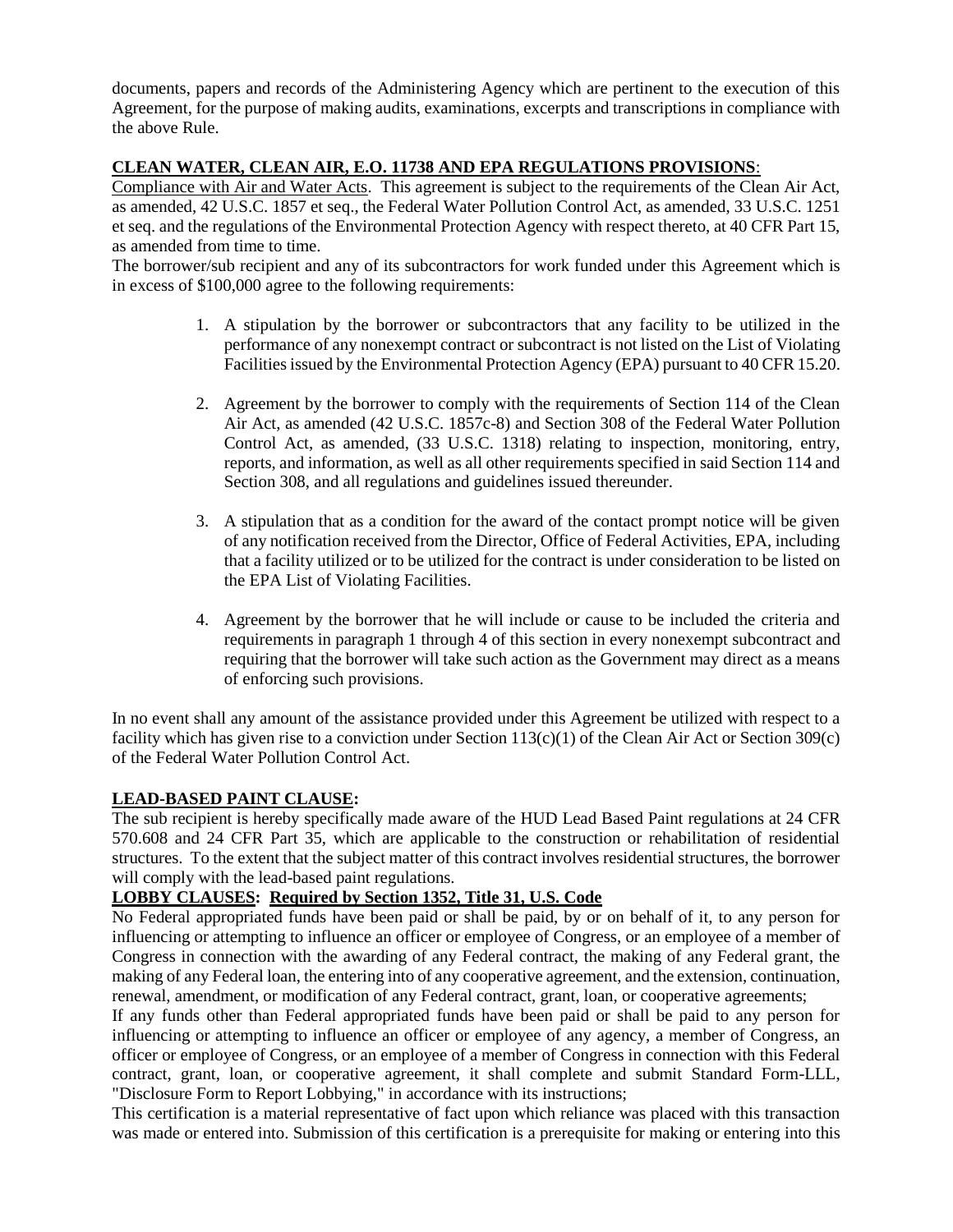transaction imposed by Section 1352, Title 31, U.S.C. Any person who fails to file the required certification shall be subject to a civil penalty of not less than \$10,000 and not more than \$100,000 for each such failure. **PROGRAM INCOME**:

The use of program income by sub recipient shall comply with the requirements set forth as 24 CFR 570.504. By way of further limitations, sub recipient may use such income during the contract period for activities permitted under this contract and shall reduce requests for additional funds by the amount of any such program income balances on hand. The County may require remittance of unused program income at the end of the contract period. Any interest earned on cash advances from the U.S. Treasury is not program income and shall be identified and shall be remitted promptly to the Grantee.

**REVERSION OF ASSETS:** Sub recipient shall maintain real property inventory records which clearly identify properties purchased, improved or sold. Properties retained shall continue to meet eligibility criteria and shall conform to the "changes in use" restrictions specified in accordance with 24 CFR Parts 570.503(b) (7).

**RECORDS AND REPORTS:** Sub recipient shall submit regular Progress Reports to the County in the form, content, and frequency as required by the County.

### **Title VI OF THE CIVIL RIGHTS ACT 1964 (24 CFR PART 1)**

### General Compliance:

The Sub recipient shall comply with the requirements of Title VI of the Civil Rights Act of 1964 (P. L. 88-352), as amended [if the Grantee is subject to 24 CFR part 570, sub part K, insert: "and 24 CFR 570.601 and 570.602". No person in the United States shall, on the ground of race, color, or national origin, be excluded from participation in, be denied the benefits of, or be otherwise subjected to discrimination under any program or activity funded by this agreement. The specific nondiscrimination provisions at 24 CFR 1.4 apply to the use of these funds. The Sub recipient shall not intimidate, threaten, coerce, or discriminate against any person for the purpose of interfering with any right or privilege secured by title VI of the Civil Rights Act of 1964 or 24 CFR part 1, or because he has made a complaint, testified, assisted, or participated in any manner in an investigation, proceeding, or hearing under 24 CFR part 1. The identity of complainants shall be kept confidential except to the extent necessary to carry out the purposes of 2 CFR part 1, including the conduct of any investigation, hearing, or judicial proceeding arising thereunder.

#### **Architectural Barriers**

Per 04NCAC 19L.1007, 24 CFR 570.487 and 57.614 and other applicable law, all applicable buildings or facilities designed, constructed or altered with CDBG-DR Grant funds shall be made accessible and useable to the physically handicapped as may be required by applicable laws, rules, regulations or requirements. Additionally, Recipient must comply with the following (as my be applicable to CDBG projects) – Architectural Barriers Act of 1968 (P.L. 90 480) this act requires recipient to ensure that certain buildings constructed or altered with CDBG-DR funds are readily accessible to the physically handicapped.

Minimum Guidelines and Requirements for Accessible Design 36 CFR Part 1190

Americans with Disabilities Act (ADA) and the ADA Accessibility Guidelines for Buildings and Facilities or the Uniform Federal Accessibility Standards.

North Carolina Building Code, Vol. I, Chapter II-X. These provisions describe minimum standards recipient must meet in constructing or altering building and facilities, to make them accessible to and useable by the physically handicapped.

#### **Environmental Review**

CDBG-DR funds are required to comply with the requirement of the National Environmental Policy Act of 1969 (NEPA) found at 24 CFR Part 38 and complete an Environmental Review Record (ERR). Commerce